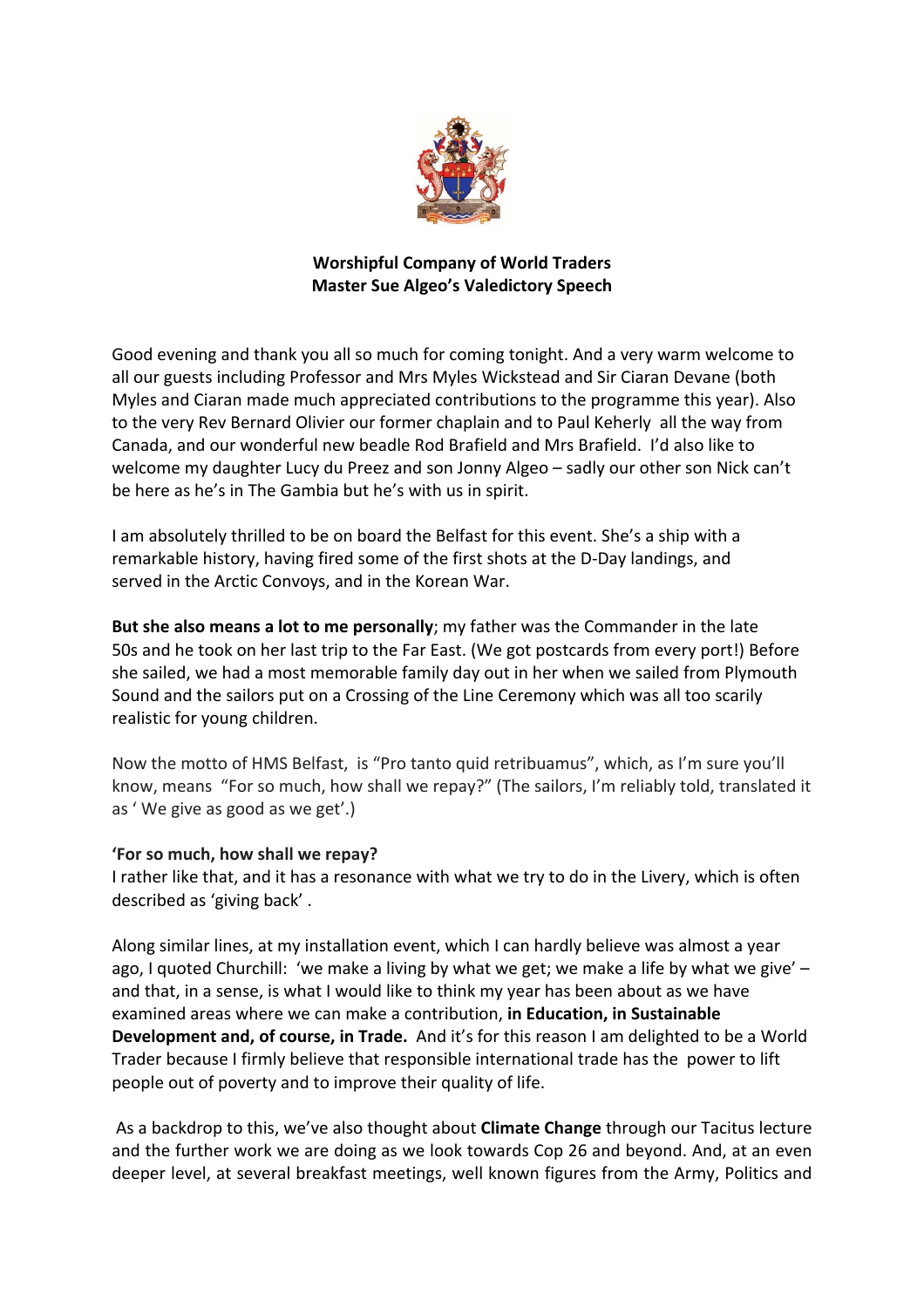Business have spoken about **the way their Christian faith has informed their working lives**, something that those who know me will be aware of, is dear to my heart.

Now, I know you are all looking forward to having your glasses replenished and seeing round the ship, but this is the last time I'll be addressing you as Master, so may I ask you to bear with me now as I indulge in a little reflection on the year that has just gone by.

Because:

Dear friends, it's been good to welcome you here As we come to the end of my Master's year And I hope you're enjoying this final trip As we celebrate on this wonderful ship.

Now – as some of you clever ones may have detected The year did not turn out quite as expected: No meetings in person, no drinks at the pub No dinners, no gatherings at Little Ship Club No tea at the Palace, nor Ironbridge stay No trip to Estonia so far away….

But hey - it's been fun, it has made my heart sing And I wouldn't have missed it for anything And, as you will all be aware in this room There's not very much that can't happen on Zoom…

And so the traditional business lunch, Was a virtual lecture. Though nothing to munch, A feast of ideas was what each speaker brought And we dined on much that was food for thought.

Sir Paul Collier told us that African trade Is a concept of which we should not be afraid And Professor Myles Wickstead (the one who extolls The United Nations Development Goals) Spoke of people and planet and partnership – these With prosperity and peace are known as 5 Ps

While Professor Mainelli explained the dark art Of blockchain, and crypto and ledgers so smart And Alex Jacobs described the disruption Caused by dirty Money and corruption.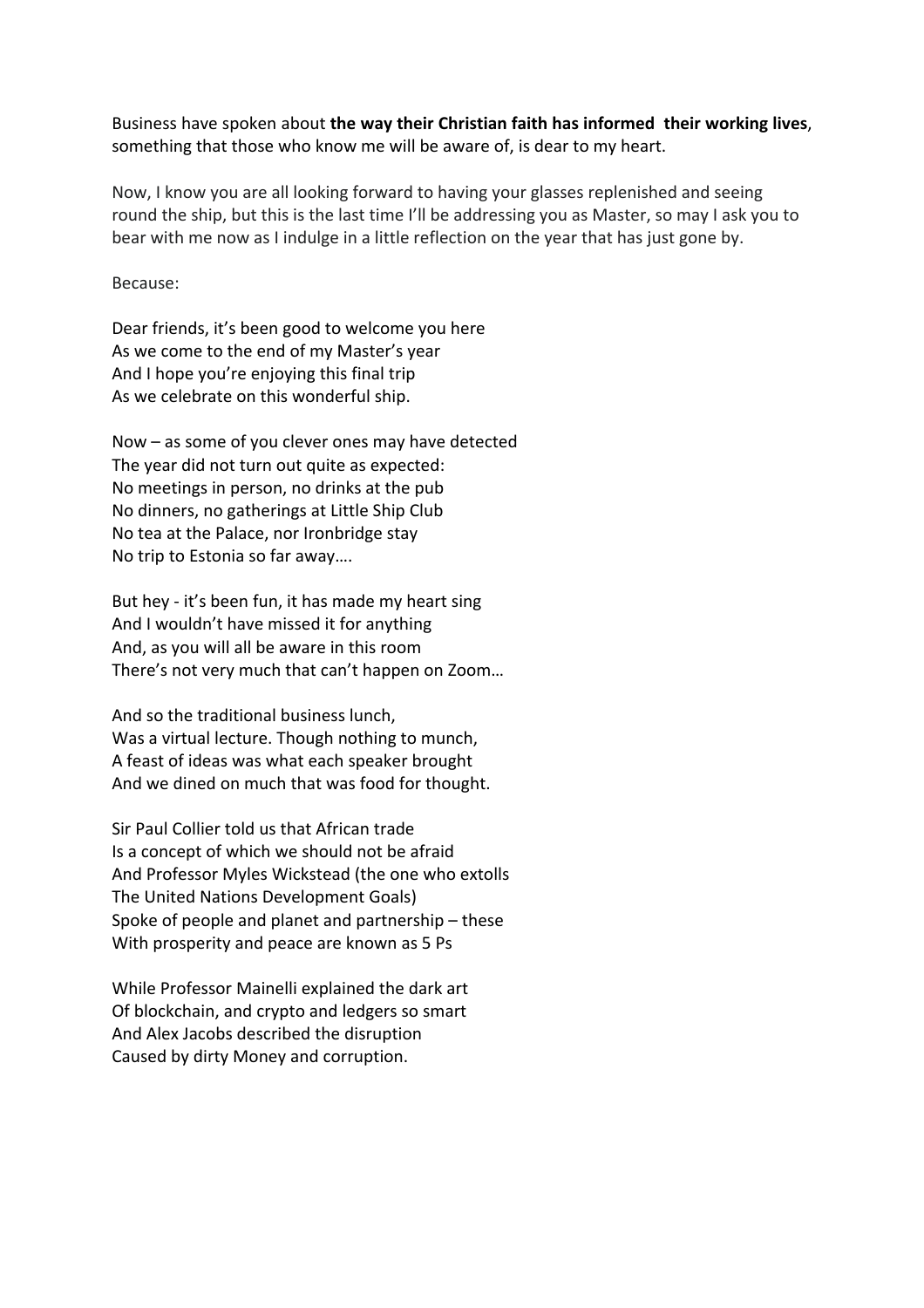At Christmas our carols were all sung online And we followed that up with a glass of mulled wine And a virtual magician won grandchildrens' vote Doing strange things with a twenty-pound note!

Love Cheese of York sent us cheeses and wine In pairings that really were rather divine And on a cold evening it wasn't a pity To view from our armchairs a walk in the City.

At breakfast Lord Dannatt brought to our attention That leadership has a spiritual dimension And Alistair Burt made us aware Of the role of faith in the public square While Lord Hastings discussed all the reasons why Honest debate is in short supply.

As Tacitus loomed it became very clear That the Guildhall would not be our venue this year But thanks to our team, led by masterful Nick, The lecture was virtual – and technically slick And Kirsten Dunlop told us all we should not Forget that the planet is getting quite hot And spoke of the challenge we have as a nation Of what we will leave to the next generation.

On International Women's Day Oana assembled a team to say How EdTech has power to change young lives Ensuring that every young person thrives

And on many a Thursday it gave us good cheer To sit with our fellow World Traders and hear How they dealt with the problems, which by now were systemic Of running a business throughout the pandemic And our military friends also told, on the screen How they'd dealt with the fallout from Covid 19. These all, like the Phoenix had conquered the flame Thank you, Zoe, for providing the name!

Then, being on-line, our Election Dinner, Turned out to be really rather a winner Though some thought the lamb was a little bit tough, Sir Ciaran came up with some interesting stuff Reminding us all of the threats to our nation As he spoke of the end of civilisation But all is not lost was his final conclusion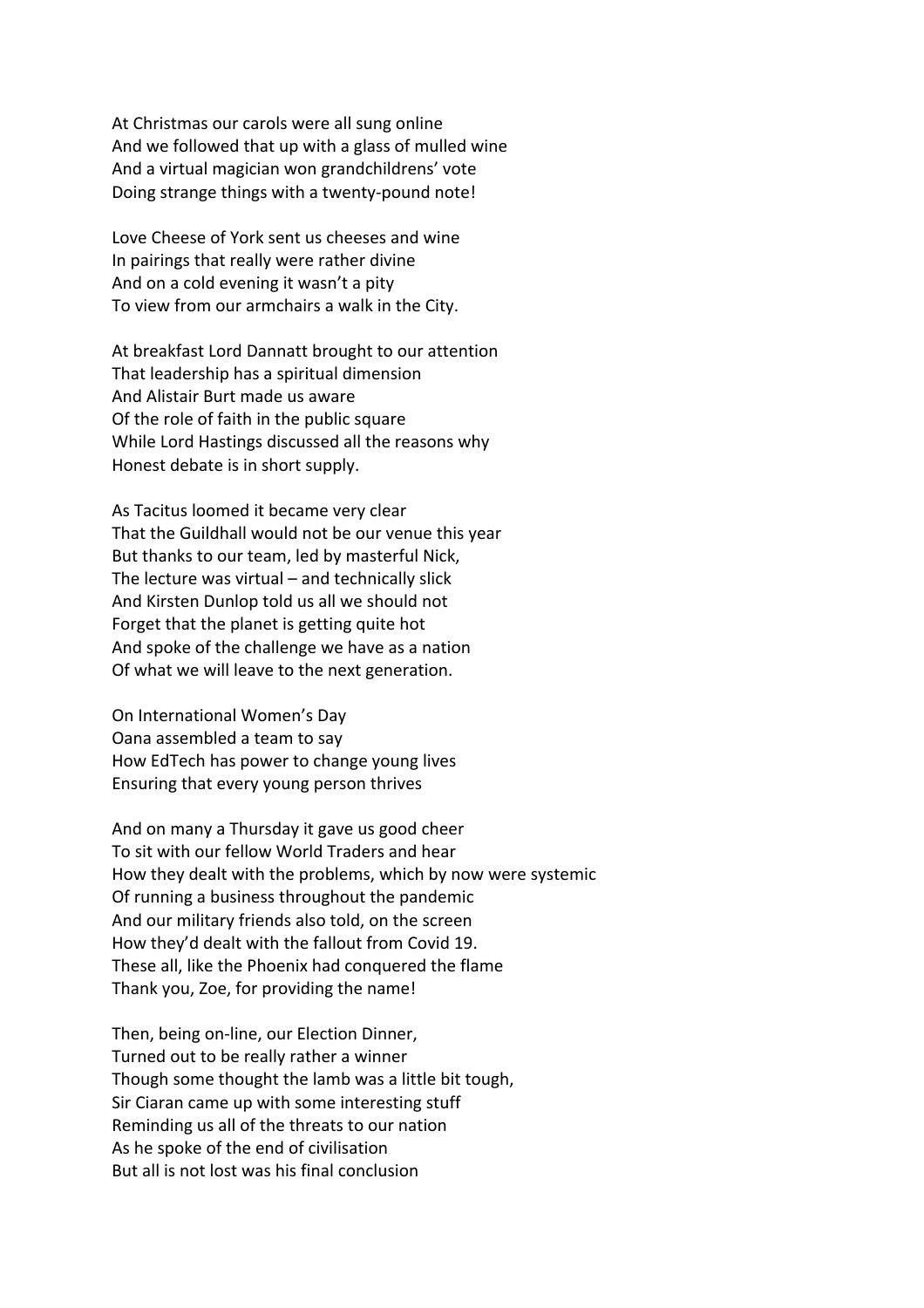If we champion fairness, free speech and inclusion.

Now I also would like to give three cheers For the people who led the event on Careers Led by Danny, this wonderful team didn't shirk As they shared with our students wise words about work.

Then came the summer, and suddenly we Were out and about - it was good to be free – Well practically free for we had then to ask That you come to events with a World Traders mask – As we met at All Hallows to offer thanksgiving It was great – for we felt that at last we were living.

And then, as it seemed, we were off in a hurry To visit a vineyard located in Surrey There followed a tasting of sparkling white wine And lunch at pub which was rather divine.

Glass blowing, opera, swans on the river More wine – perhaps not so good for the liver – But we hadn't had much of that sort of thing And the programme had really got into its swing.

Now I'm going on, but 'twould be a pity Not to thank all the people who've chaired a committee: Zoe, Peter, Lars, Nick, Robert, Anna, Sarah, Michael Larson and Michael Shapiro Each one, in your own way, quietly a hero. And can I thank all those who sit on the Court For their generous encouragement, help and support. And all those who helped my programme emerge Such as Michael Mainelli and Richard Burge Edwina and Zoe – but please give a shout If you have been helpful and I've left you out! And I must thank Charles, he's the one who insisted I join – without him I might not have enlisted. And Richard, my husband, who's been such a sport I couldn't have done it without your support…

And last but not least as I end my remarks Let me turn now to Gaye, that most Learned of Clerks. She is wise, she is helpful, supportive and witty And there's nothing she's ignorant of in the City. So Gaye, heartfelt thanks come from all of us And please do keep clear of that 49 bus!

And so, as my Master's year finally ends.